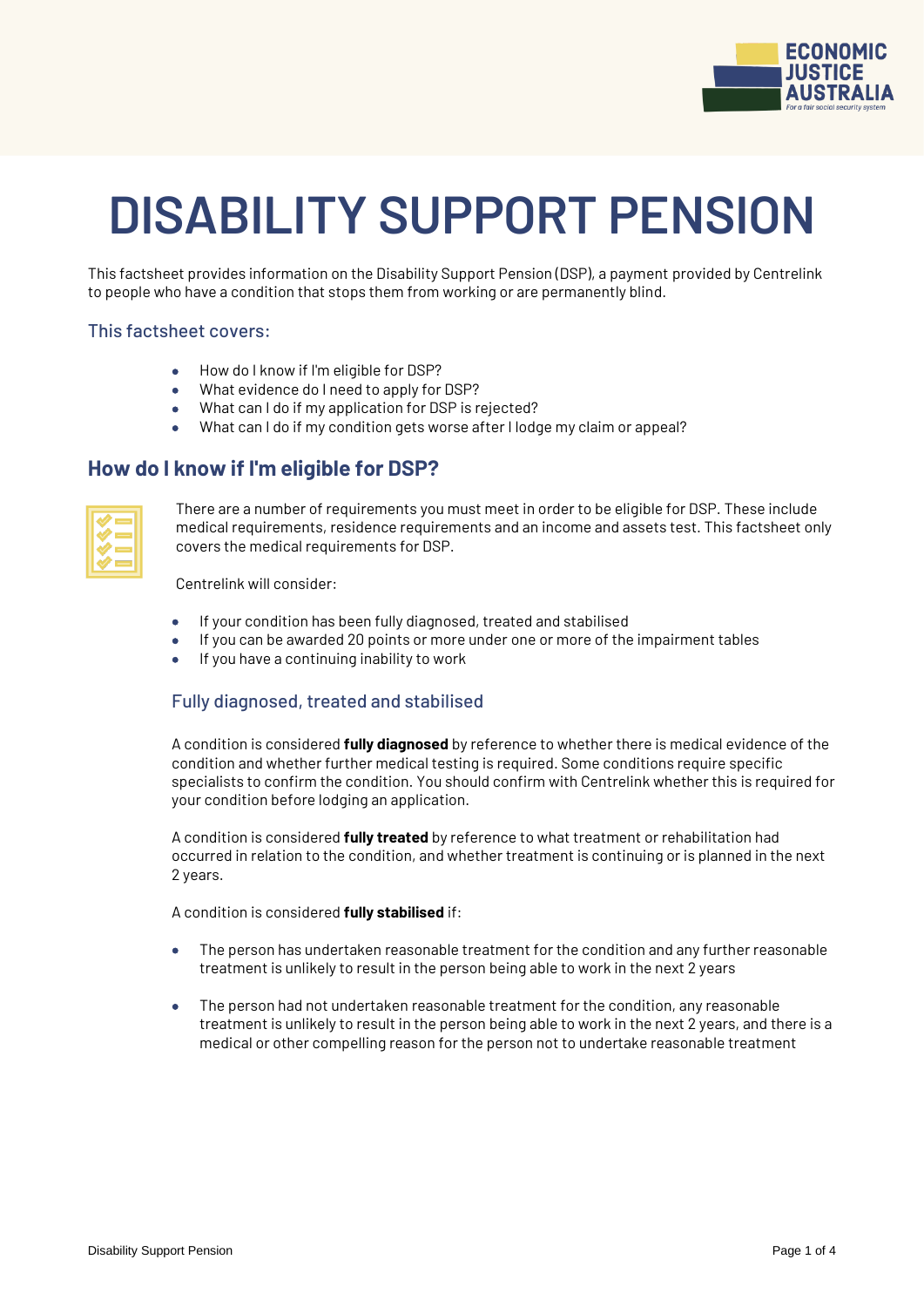

| _  |
|----|
| __ |
| _  |
| __ |
|    |

## 20 or more points under one or more of the Impairment Tables

Centrelink uses Impairment Tables to assess how your disability impacts on your functioning and everyday life. You will not receive any points on the Impairment Tables if you don't meet the Diagnosed, Treated and Fully Stabilised criteria referred to above.

There are 15 tables that cover different forms of functioning. The tables can be found [here.](https://www.legislation.gov.au/Details/F2011L02716)

You will need a doctor or a specialist to complete a form which asks questions about how your condition affect your everyday life and your ability to work. Centrelink uses this information to assess your functioning against the Impairment Tables. Check the individual tables to see what type of medical professional you need to complete the form for you.

You must be assessed as having 20 points on at least one Impairment Table to qualify for DSP.

**If you are assessed as having 20 points spread over multiple tables, you may have to participate in a Program of Support in order to qualify for DSP.**

A Program of Support is a program that helps you prepare for, find or maintain work with the assistance of an Employment Services Provider of a Disability Employment Services Provider.

You need to have actively participated in a Program of Support for a total of 18 months in the 3 years before you claim DSP. Your Provider may be able to discontinue your Program of Support if the program would not improve your capacity to prepare for or find work.

| __ |  |
|----|--|
| __ |  |
| _  |  |
| _  |  |

### A continuing inability to work

To be eligible for DSP you must be assessed as only being able to work for less than 15 hours per week within the next 2 years.

This assessment will be based on an interview with you or the person applying on your behalf and the medical evidence you have provided.

## **What evidence do I need to apply for DSP?**

| _               |  |
|-----------------|--|
| _____<br>______ |  |
| ______          |  |
|                 |  |

Before applying for DSP, it is very important that you gather evidence about all your medical problems and their impact on you. The DSP Medical Evidence Form to be completed by your doctor can be found [here.](https://www.servicesaustralia.gov.au/individuals/forms/sa478) This form is used to assist doctors and specialists but still needs to be supported by other medical evidence.

Evidence can include:

- Specialist reports
- Operation reports
- Scans or rehabilitation reports
- A letter from your current treating health professional explaining your health problems. You can find an example of a letter asking your doctor for evidence at the end of this factsheet.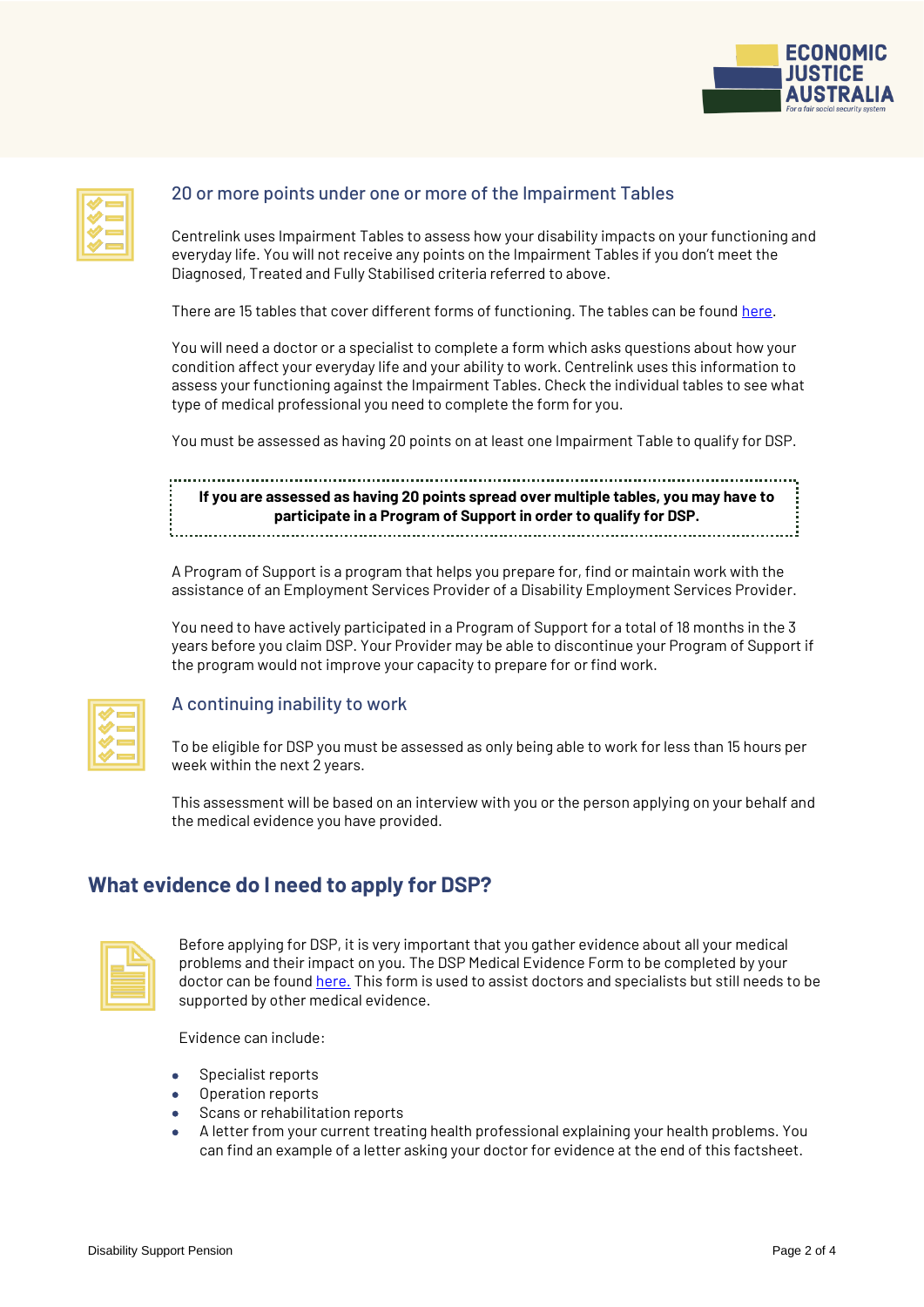

## **What can I do if my application for DSP is rejected?**



If your application for DSP is rejected, you have the right to appeal this decision.

**You should lodge an appeal within 13 weeks of the decision notification.**  

See our factsheet on Appealing to Centrelink for more information on this process.

It is a good idea to speak to Centrelink to determine why your claim was rejected. You may need to gather additional evidence and lodge a new claim.

If you do not understand the reasons for your application being rejected it may be helpful to speak to a member centre to obtain legal advice. See the link below for the contact details of a member centre closest to you.

## **What can I do if my condition gets worse after I lodged my claim or appeal?**



If your circumstances change after your lodge a claim, you should lodge a new claim for DSP. Changed circumstances include your condition deteriorating, you seeing further specialists, or completing a Program of Support.

This new claim does not prevent you from proceeding with your appeal if you have lodged one.

If your circumstances change after you lodge an appeal, the reviewer will only assess your qualification for DSP from the time you lodged the application. This means that it may be worth lodging a new claim for the DSP rather than appealing the original decision.

### Where can I get help?



You can get free legal advice from your closest member centre which can be found at <http://ejaustralia.org.au/legal-help-centrelink/>

This factsheet was informed by previously published factsheets from Social Security Rights Victoria and Basic Rights Queensland. Social Security Rights Victoria also have a DSP Toolkit that can be found [here.](https://www.ssrv.org.au/disability-support-pension-toolkit/) This document has some helpful letters that can be used to assist you talking to your doctor.

> This factsheet does not constitute legal advice.

Please contact any of our member centres if you wish to obtain free legal advice. Find your closest member centre at www.ejaustralia.org.au